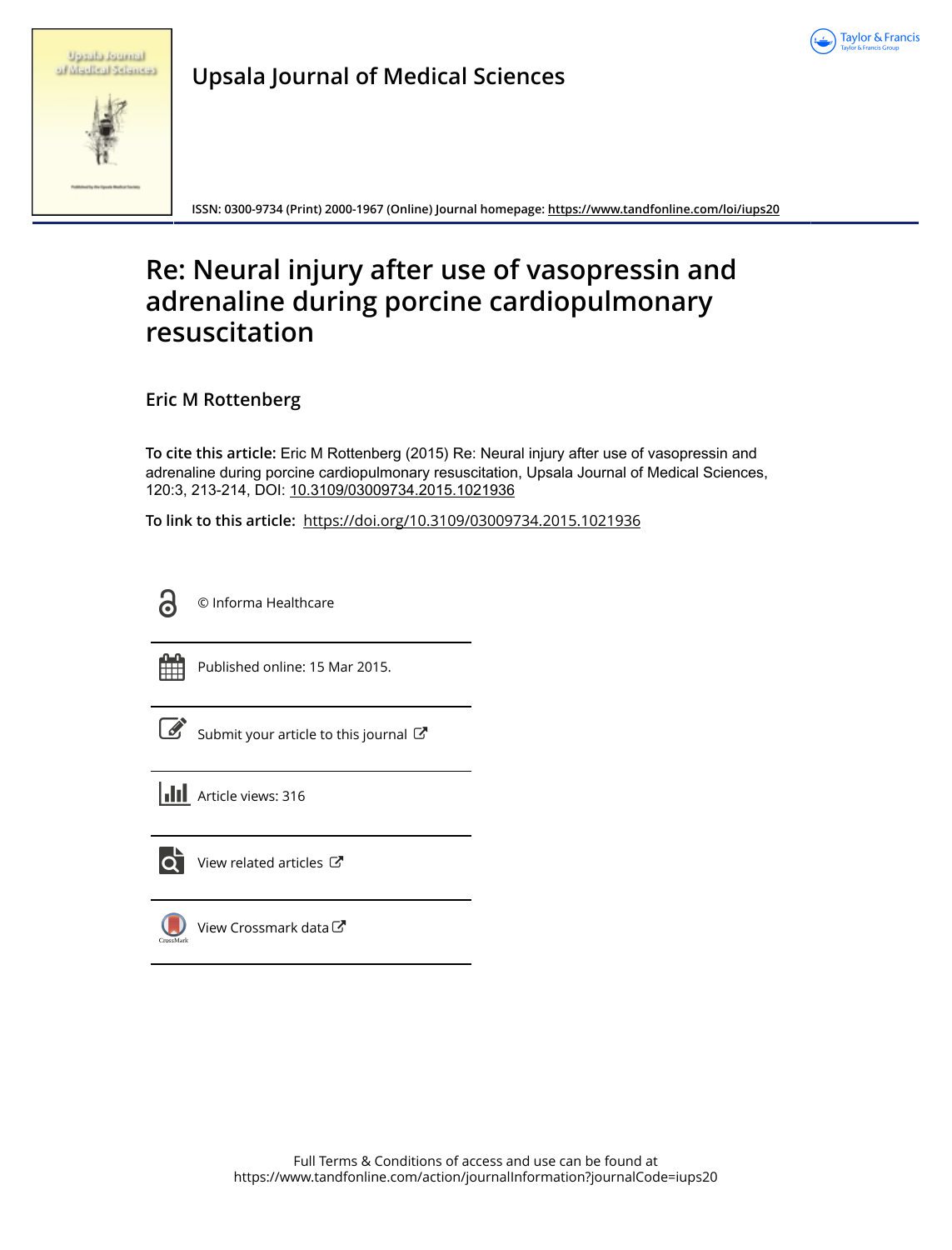### LETTER TO THE EDITOR

# Re: Neural injury after use of vasopressin and adrenaline during porcine cardiopulmonary resuscitation

## ERIC M ROTTENBERG

Columbus, Ohio, USA

#### Dear Editor,

Halvorsen and colleagues ([1\)](#page-2-0) investigated cerebral and cardiac tissue injury subsequent to use of vasopressin and adrenaline in combination compared with vasopressin alone during cardiopulmonary resuscitation (CPR). They concluded that combined use of vasopressin and adrenaline caused greater signs of cerebral and cardiac injury than use of vasopressin alone during experimental CPR. However, given that epinephrine was administered after 12 min of untreated ventricular fibrillation (VF), these results are not surprising.

First, neurologically intact survival to hospital discharge after in-hospital cardiac arrest has been found to be significantly more likely after earlier epinephrine administration ([2](#page-2-0)). This recent retrospective evaluation of more than 25,000 patients (at 570 US hospitals), who were not in intensive care units or emergency departments and who exhibited initial rhythms of asystole or pulseless electrical activity (PEA), found that delayed administration of epinephrine (>3 min) was associated significantly with lower chance for survival to hospital discharge, in stepwise fashion (12%, 10%, 8%, and 7% survival, respectively, for patients receiving their first epinephrine dose  $\leq 3$ , 4–6, 7–9, and >9 min after arrest ( $p < 0.001$ ).

Second, as the authors already understand from their previous work in a swine model of hemorrhagic circulatory arrest that applied 15 min of open-chest CPR after 8 min of untreated VF, intracranial pressure (ICP) in the post-resuscitation phase is greater with use of adrenalin versus vasopressin, but with no significant difference in neuronal injury ([3](#page-2-0)). However, one possible explanation for the lack of difference in neuronal injury could be that open-chest CPR does not raise intrathoracic pressure; therefore, it does not raise ICP. It has been postulated that without effective-depth chest compressions with complete recoil and/or gasping to maintain lower ICP, adrenaline administration has a strong potential to result in poor survival and neurological outcome ([4](#page-2-0)). The elevation of intrathoracic pressure during chest compression generates carotid pressure and flow but also increases ICP, which may be what limits cerebral blood flow [\(5-7\)](#page-2-0). The lower the ICP is, the lower is the resistance to forward blood flow to the brain. Allowing complete sternal recoil after effective-depth compressions results in less intrathoracic pressure; this in turn produces greater coronary and cerebral perfusion (because of the greater perfusion pressures produced by the effective-depth chest compressions) and lower increases in ICP (because of the complete sternal recoil). While Lund University Cardiopulmonary Assist System (LUCAS) CPR ensures effective-depth compression with complete recoil, it may not mitigate enough the increased ICP generated during chest compressions without the aid of gasping, unless perhaps an inspiratory impedance valve is used ([8\)](#page-2-0). Gasping alone during VF arrest improves cerebral perfusion and decreases ICP [\(9\)](#page-2-0). Therefore, without a means to mitigate intracranial pressure adequately during CPR, late adrenaline administration resulted in greater neural injury and, as evidenced, has a strong potential to result in poor survival and neurological outcome.

Declaration of interest: The author reports no conflicts of interest.

Correspondence: Eric M. Rottenberg, AAS, 301B Fenway Road, Columbus, Ohio 43214, USA. E-mail: [rottenberg.1@osu.edu](mailto:rottenberg.1@osu.edu)